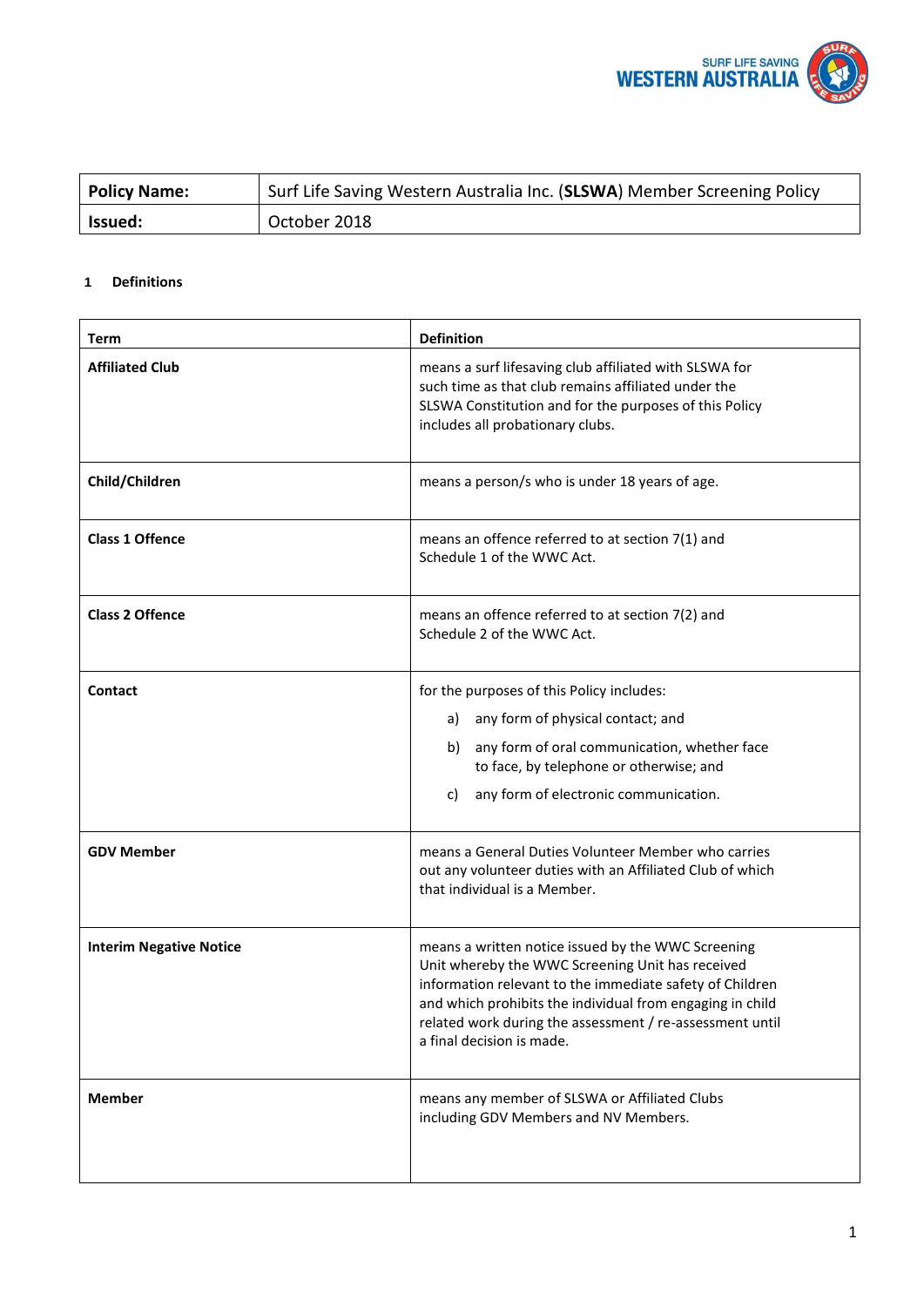

| <b>MPIO</b>            | means a Member Protection Information Officer.                                                                                                                                                                               |
|------------------------|------------------------------------------------------------------------------------------------------------------------------------------------------------------------------------------------------------------------------|
| <b>MP Policy</b>       | means SLSA's Member Protection Policy.                                                                                                                                                                                       |
| <b>Negative Notice</b> | means a written notice issued by the WWC Screening<br>Unit whereby the WWC Screening Unit's assessment or<br>re-assessment of an individual's eligibility to hold a WWC<br>Check indicates an unacceptable risk to Children. |
| Non-exempt GDV member  | means a GDV Member to whom the Parenting Exemption<br>referred to at clause 5(c) of this Policy does not apply.                                                                                                              |
| <b>NV Member</b>       | means a Non-Volunteering Member who does not carry<br>out any volunteer or paid duties with an Affiliated Club of<br>which that individual is a Member.                                                                      |
| <b>Paid Employee</b>   | means an employee engaged by an Affiliated Club to<br>undertake paid work.                                                                                                                                                   |
| Parent                 | of a Child means a person -                                                                                                                                                                                                  |
|                        | a) who is the father, mother, stepfather or<br>stepmother of the Child; or                                                                                                                                                   |
|                        | who at law has responsibility for $-$<br>b)                                                                                                                                                                                  |
|                        | the long term care, welfare and<br>i.<br>development of the Child; or                                                                                                                                                        |
|                        | ii.<br>the day to day care, welfare and<br>development of the Child,                                                                                                                                                         |
|                        | or                                                                                                                                                                                                                           |
|                        | who is in a defacto relationship with a person<br>C)<br>referred to in paragraph (a) or (b) above; or                                                                                                                        |
|                        | who is specified as the Child's prospective<br>d)<br>adoptive parent under the Adoption Act 1994<br>section 20(b).                                                                                                           |
| <b>Parent Member</b>   | means a Member of an Affiliated Club who is the Parent<br>of a Child who is a Member of the same Affiliated Club.                                                                                                            |
| <b>Policy</b>          | means this Member Screening Policy.                                                                                                                                                                                          |
| <b>SLSA</b>            | means Surf Life Saving Australia.                                                                                                                                                                                            |
| <b>WWC Act</b>         | means the Working with Children (Criminal Record<br>Checking) Act 2004.                                                                                                                                                      |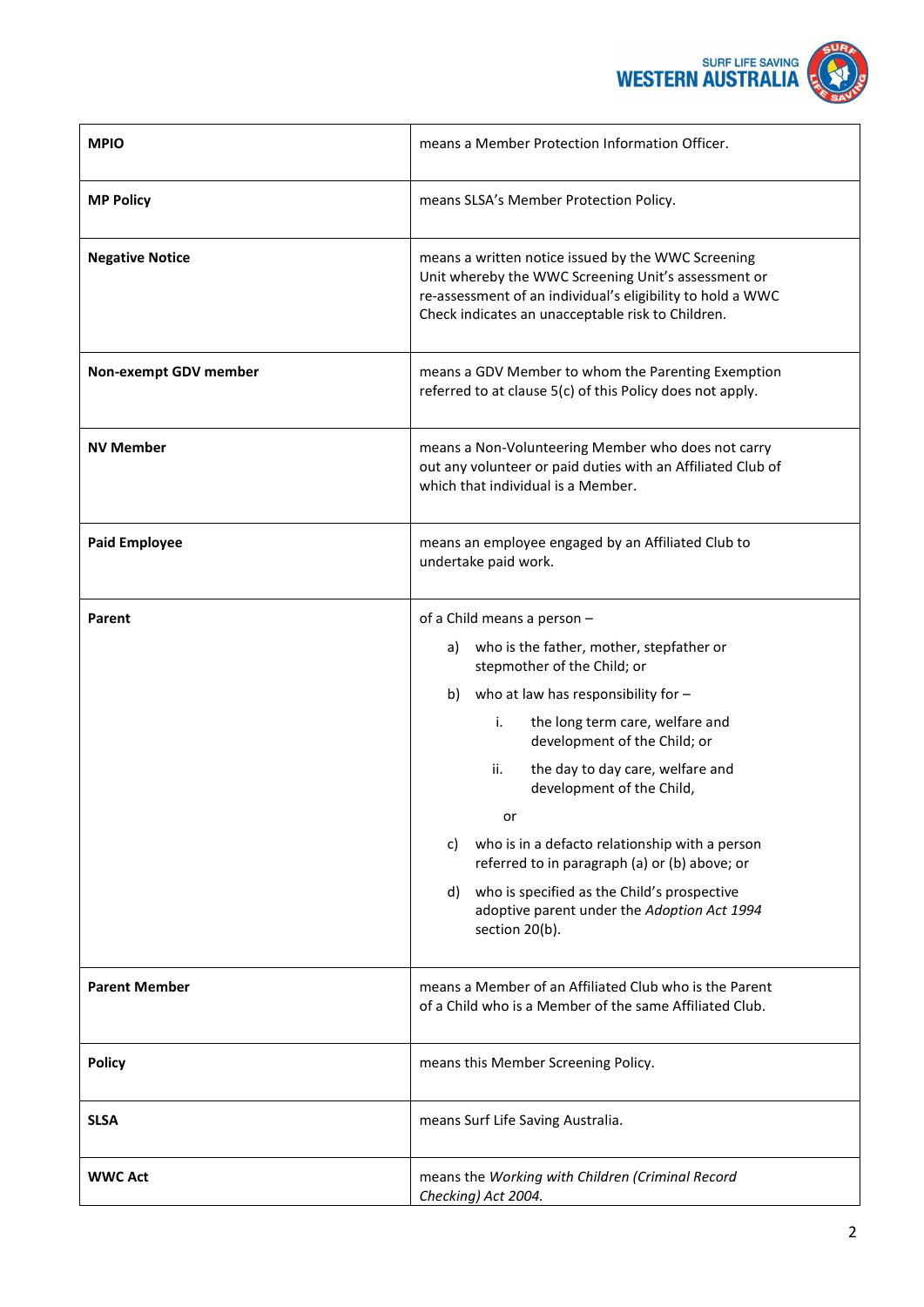

| <b>WWC Act Parenting</b><br>Exemption | means the parenting exemption to the requirement for<br>those engaged in child related work to obtain a WWC<br>Check as set out in the WWC Act and Working with<br>Children (Criminal Record Checking) Regulations 2005. |
|---------------------------------------|--------------------------------------------------------------------------------------------------------------------------------------------------------------------------------------------------------------------------|
| <b>WWC Check</b>                      | means a Working with Children Check under the WWC<br>Act.                                                                                                                                                                |
| <b>WWC Screening Unit</b>             | means the Working with Children Screening Unit, which<br>is a part of the Department of Communities and is<br>responsible for administering the WWC Check in Western<br>Australia.                                       |

### **2 Purpose**

- a. The purpose of this document is to set out SLSWA's Policy in relation to member screening requirements and compliance with the WWC Act.
- b. The SLSWA Member Screening Policy should be read and complied with in conjunction with the SLSA's MP Policy and serves to protect Members through adequate screening processes designed to safeguard and prevent harm to children and young people within surf lifesaving in Western Australia.
- c. This Policy has been endorsed by SLSWA's Board of Directors on 9 October 2018 and is effective immediately. It has been incorporated into SLSWA's Regulations in accordance with the SLSWA Constitution. The Policy starts on the date it is adopted by the Board and will operate until it is replaced. A copy of the current Policy is available on the SLSWA website [www.mybeach.com.au](http://www.mybeach.com.au/).

### **3 Scope**

a. This Policy applies to and must be complied with by SLSWA, all Affiliated Clubs and all Members and Paid Employees of Affiliated Clubs and SLSWA.

### **4 WWC Act Compliance**

- a. SLSWA is committed to continued compliance with the WWC Act. Under the WWC Act, people who engage in certain paid or unpaid work with children must obtain a WWC Check (exemptions do apply).
- b. SLSWA and its Affiliated Clubs form a unique organisation that provides a wide variety of services to the community and activities for its Members. These include but are not limited to emergency and community services, sporting and training and education programs. Each of these sections of Affiliated Clubs co-exist and are interrelated meaning that Contact with Children in relation to a GDV Member's or Paid Employee's usual duties with an Affiliated Club is inevitable. As a result of this, appropriate member screening must be undertaken by Members and Paid Employees.

### **5 WWC Checks and Process for Members**

- a. Members of all Affiliated Clubs will be categorised as either a GDV Member or a NV Member.
- b. All Non-exempt GDV Members aged 18 years and over must hold a current and valid WWC Check. Nonexempt GDV Members aged 18 years and over will only be allowed to participate and attend the Affiliated Club under this membership once one of the following has occurred: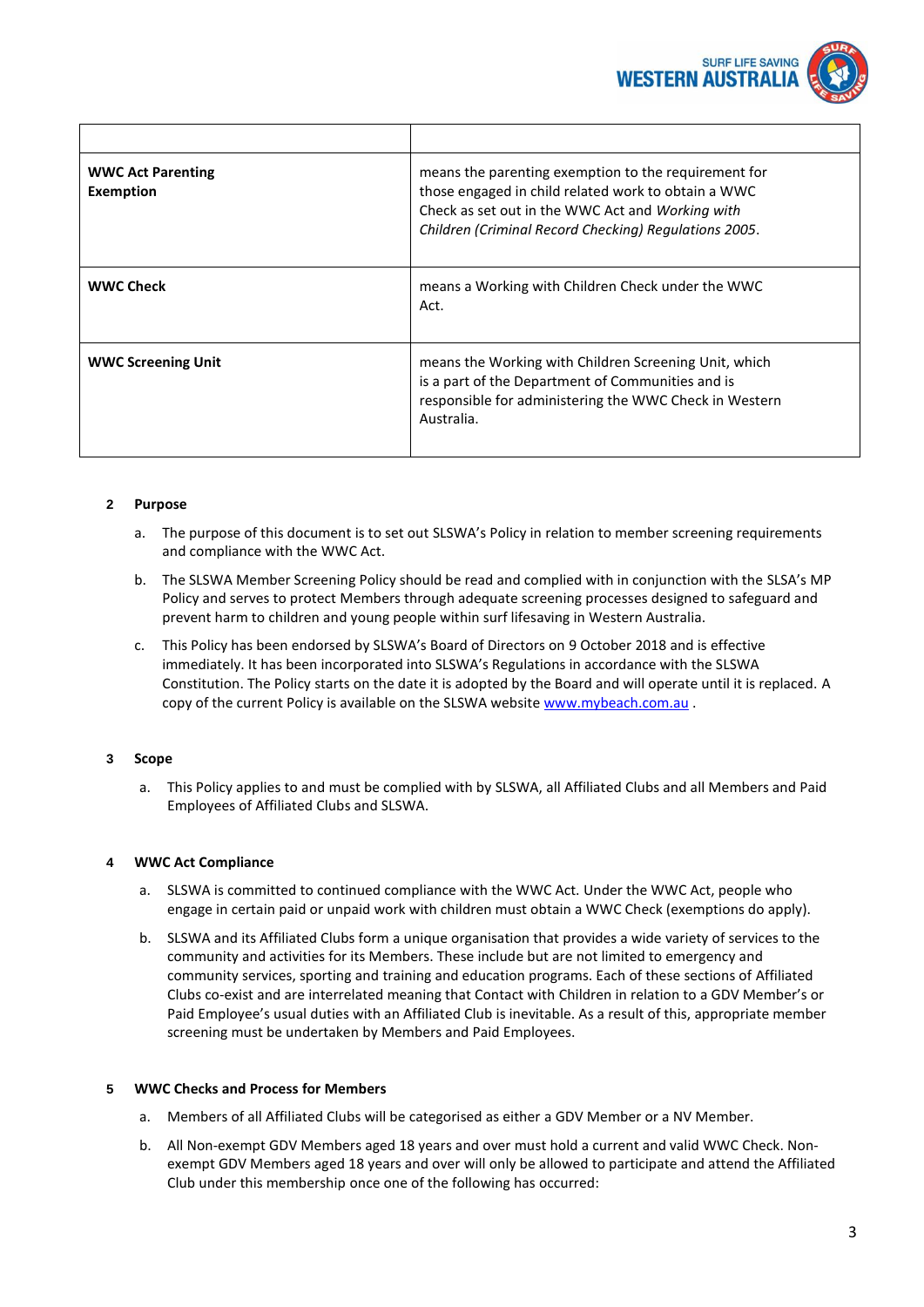

- i. The Non-exempt GDV Member has provided the Affiliated Club with the number of their current, valid WWC Check; or
- ii. an Application for a WWC Check has been lodged by the Non-exempt GDV Member and a valid receipt number confirming this lodgement has been provided by the Non-exempt GDV Member to the Affiliated Club.
- c. The Parenting Exemption will apply to those Members who have a Child who is a Member within the same Affiliated Club. It must be noted that the Parenting Exemption does not apply to overnight camps where Children will be present and therefore WWC Checks must be conducted for all Members over the age of 18 who are involved in overnight camps where Children will be present.
- d. NV Members are not required to obtain a WWC Check as a pre-requisite to their membership. NV Members are strictly prohibited from undertaking any volunteer or paid activities with an Affiliated Club without converting their membership to a GDV Member or Paid Employee role and obtaining a WWC Check (as required).
- e. Affiliated Clubs will be responsible for ensuring that all Non-exempt GDV Members aged 18 years and over and Paid Employees have obtained/already hold the required WWC Check and monitoring the renewal of those checks in accordance with the WWC Act.
- f. Members must notify their Affiliated Club and SLSWA immediately if they are charged or convicted with a Class 1 Offence or Class 2 Offence or receive notification of a Negative Notice or Interim Negative Notice in relation to their WWC Check.

### **6 Obligations on Affiliated Clubs**

- a. Affiliated Clubs should be aware of the following obligations on them in relation to member screening requirements:
	- i. Comply with this policy, the MP Policy and the WWC Act.
	- ii. Appoint an MPIO to carry out member protection and member screening duties for the Club and act as a representative of the Affiliated Club in relation to these matters.
	- iii. Ensure all Non-exempt GDV Members who are 18 years of age or older and all Paid Employees hold a current, valid WWC Check.
	- iv. Regularly monitor all Members who qualify for a Parenting Exemption under clause 5(c) of this Policy to ensure these Members continue to satisfy the requirements of the Parenting Exemption.
	- v. Ensure all NV Members who are 18 years and older do not undertake any volunteer or paid activities for their Affiliated Club without converting to a GDV Membership or Paid Employee status and obtaining a WWC Check (as required).
	- vi. Assisting Non-exempt GDV Members aged 18 years and over and all Paid Employees with completing the Application for WWC Check form and delegating an MPIO to execute the forms on behalf of the Affiliated Club.
	- vii. Deny membership or immediately expel the membership of a GDV Member or NV Member who has been issued with a Negative Notice.
	- viii. Deny membership or suspend the membership of a GDV Member or NV Member who has been issued with an Interim Negative Notice subject to the completion of the assessment or reassessment process of the WWC Unit and any internal investigation conducted by the Affiliated Club.
	- ix. Suspend the employment of a Paid Employee who has been issued with a Negative Notice or an Interim Negative Notice subject to the completion of an internal investigation.
	- x. As soon as practicable, notify SLSWA and the WWC Screening Unit if it is reasonably suspected that a Member or Paid Employee has been charged or convicted with an offence which makes it inappropriate for them to be a Member of the Affiliated Club due to the risk of Contact with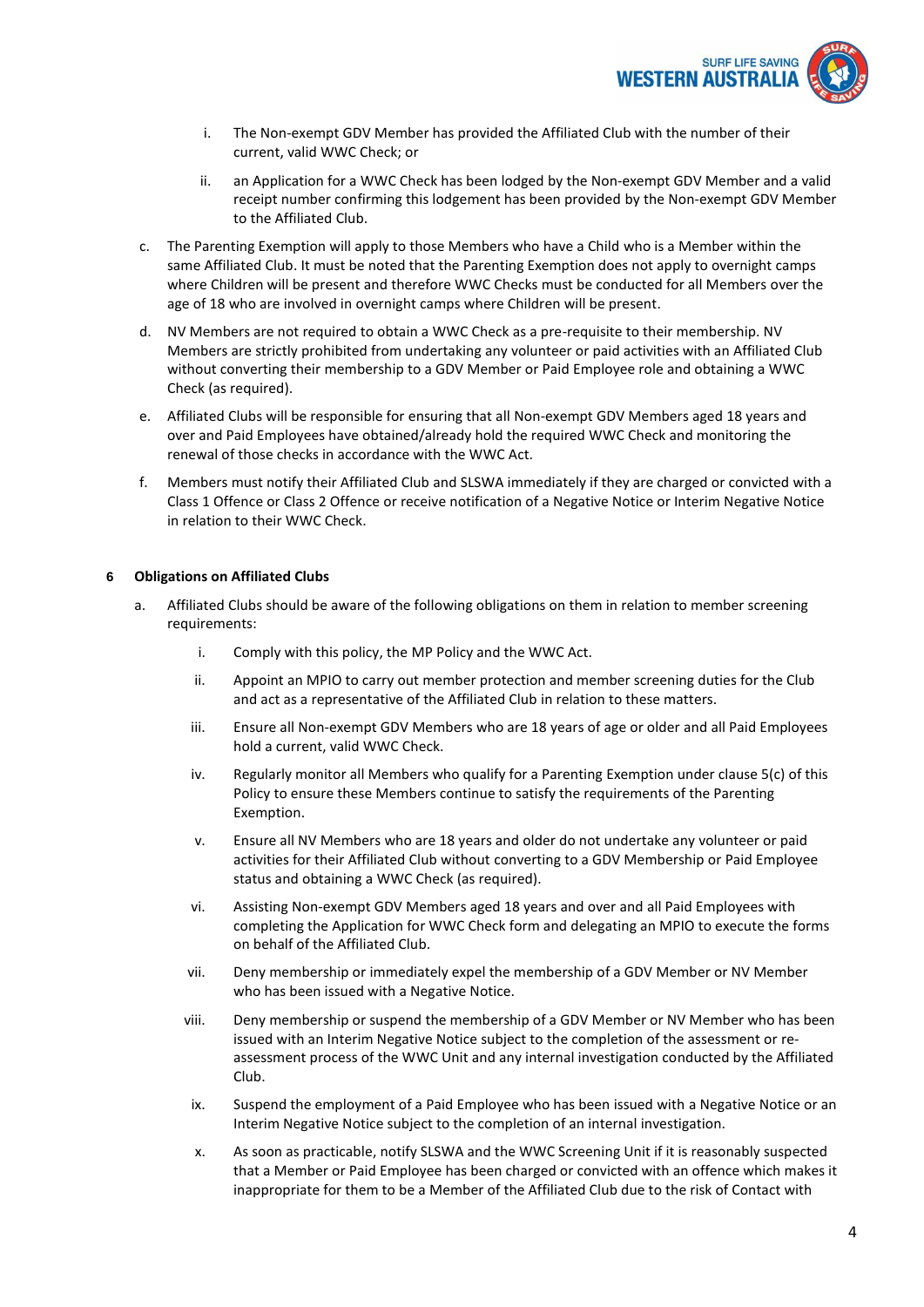

children (including but not limited to a Class 1 Offence or Class 2 Offence).

- xi. Keep up to date records of all Members and Paid Employees and the status of WWC Checks and provide updates on this information to SLSWA as requested from time to time by SLSWA.
- xii. Ensure that the national membership database SurfGuard is regularly updated with the progress of WWC Checks.
- xiii. Check, record and validate the WWC Checks of all new and renewing Non-exempt GDV Members who are aged 18 years and over and Paid Employees and continue to periodically check that these WWC Checks are valid, current and have not been cancelled.
- xiv. Develop a system to ensure that Non-exempt GDV Members who are aged 18 years and over and all Paid Employees renew their WWC Checks every three (3) years and update records accordingly.
- xv. Keep adequate records that demonstrate compliance with the WWC Act.

#### **7 Affiliated Club MPIO**

- a. Each Affiliated Club is required to nominate and appoint an MPIO at the commencement of that Affiliated Club's surf lifesaving season. This individual will be responsible for managing the screening requirements of their nominated Club in compliance with this policy, the SLSA MP Policy and the WWC Act. SLSWA recommends that MPIO's complete some appropriate training as identified by the Affiliated Club or suggested by SLSWA from time to time.
- b. Duties of MPIO's:
	- i. Provide new and renewing Non-exempt GDV Members aged 18 years and over with the relevant Application for a WWC Check form as part of their membership application process and assist them with any queries regarding completion and lodgement of that Application.
	- ii. On behalf of the Affiliated Club complete and sign the relevant employer sections of the Application for a WWC Check form for Non-exempt GDV Members aged 18 years and over and all Paid Employees then returning the form to the individual GDV Member for lodgement.
	- iii. Monitor, manage and keep up to date records of the status of each Non-exempt GDV Member's WWC Check.
	- iv. Provide SLSWA with regular updates of the status of WWC Checks held by Members as requested by SLSWA from time to time.
	- v. Provide SLSWA with copies of correspondence received from the WWC Screening Unit in relation to Members' WWC Checks as requested by SLSWA from time to time.
	- vi. Maintain currency of knowledge through appropriate training and professional development opportunities.
	- vii. Act as the main point of contact for Members of the Affiliated Club in relation to issues of member protection and safeguarding children.
	- viii. Keep up to date records allowing easy tracking of those Members and Paid Employees whose WWC Checks are due to expire and assist those Members and Paid Employees with renewal of their WWC Checks leaving adequate time for assessment.
	- ix. Notify the Board or Management Committee of the Affiliated Club immediately if a Nonexempt GDV Member or Paid Employee's WWC has expired or a Parent Member no longer satisfies the requirements for the Parenting Exemption and that individual can no longer undertake volunteer or paid duties for the Affiliated Club until a new WWC is obtained.
	- x. Notify the Board or Management Committee of the Affiliated Club and SLSWA immediately if:
		- 1. They receive notice that a Member or a Paid Employee has been issued with a Negative Notice or an Interim Negative Notice; and/or
		- 2. They are advised that a Member or a Paid Employee has been charged with a Class 1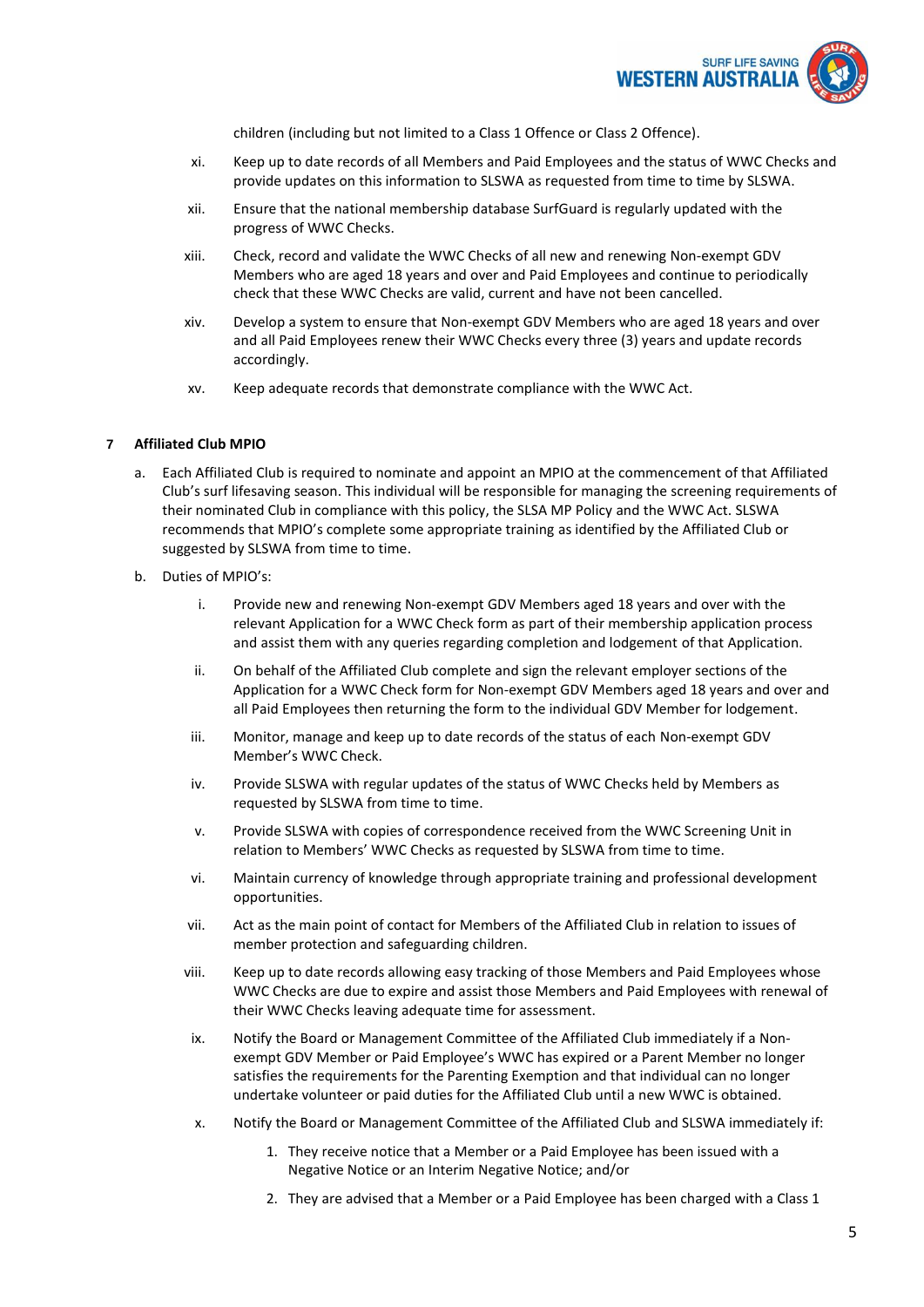

Offence or a Class 2 Offence.

#### **8 Paid Employees**

- a. All Paid Employees of SLSWA and Affiliated Clubs must obtain or hold a valid and current WWC Check. SLSWA and Affiliated Clubs should ensure this requirement is included in any Paid Employee job description or advertisement for recruitment.
- b. Candidates for Paid Employee positions must be interviewed prior to their appointment and the commencement of their position with SLSWA or an Affiliated Club.
- c. SLSWA and Affiliated Clubs must use formalised application processes in order to identify suitable candidates for Paid Employee positions and prospective candidates must adhere to these processes.
- d. SLSWA and Affiliated Clubs should conduct verbal face-to-face interviews of potential candidates for Paid Employee positions.
- e. Candidates for Paid Employee positions must supply a minimum of two contactable referees that can attest for the individual's previous conduct in professional roles.

#### **9 Negative Notice and Interim Negative Notices**

- a. Any Member of an Affiliated Club who is:
	- i. issued with a Negative Notice shall be immediately expelled from their membership of the Affiliated Club and SLSWA; or
	- ii. issued with an Interim Negative Notice shall have their membership immediately suspended subject to the completion of the assessment or re-assessment by the WWC Screening Unit and any internal investigation the Affiliated Club chooses to carry out.
- b. Any Paid Employee of SLSWA or an Affiliated Club who is issued with a Negative Notice or an Interim Negative Notice is to be suspended subject to an internal investigation by SLSWA or the Affiliated Club (as appropriate) and the completion of the assessment or re-assessment by the WWC Screening Unit.

### **10 Confidentiality**

It is critical that confidentiality is maintained and as such any information obtained during prescribed screening processes must not be provided to any person not authorised to access such information. Affiliated Clubs are to collect and hold relevant personal information in accordance with the SLSA and SLSWA Privacy Policies. To continue to ensure compliance SLSWA, at any given time, can request viewing of these confidential documents for auditing purposes.

### **11 Contact Details and Further Resources**

Affiliated Clubs can contact SLSWA and/or the WWC Screening Unit as follows with any particular queries on their obligations under this Policy and the WWC Act:

- i. **SLSWA Senior Development Officer** Postal Address: PO Box 700, Balcatta WA 6914 Telephone: (08) 9207 6666 Email: [dsomers@slswa.com.au](mailto:dsomers@slswa.com.au)
- ii. **Working with Children Screening Unit** Postal Address: PO Box 1262, West Perth, WA 6872 Telephone: (08) 6217 8100 Email: checkquery@cpfs.wa.gov.au Website[: https://workingwithchildren.wa.gov.au/index](https://workingwithchildren.wa.gov.au/index)